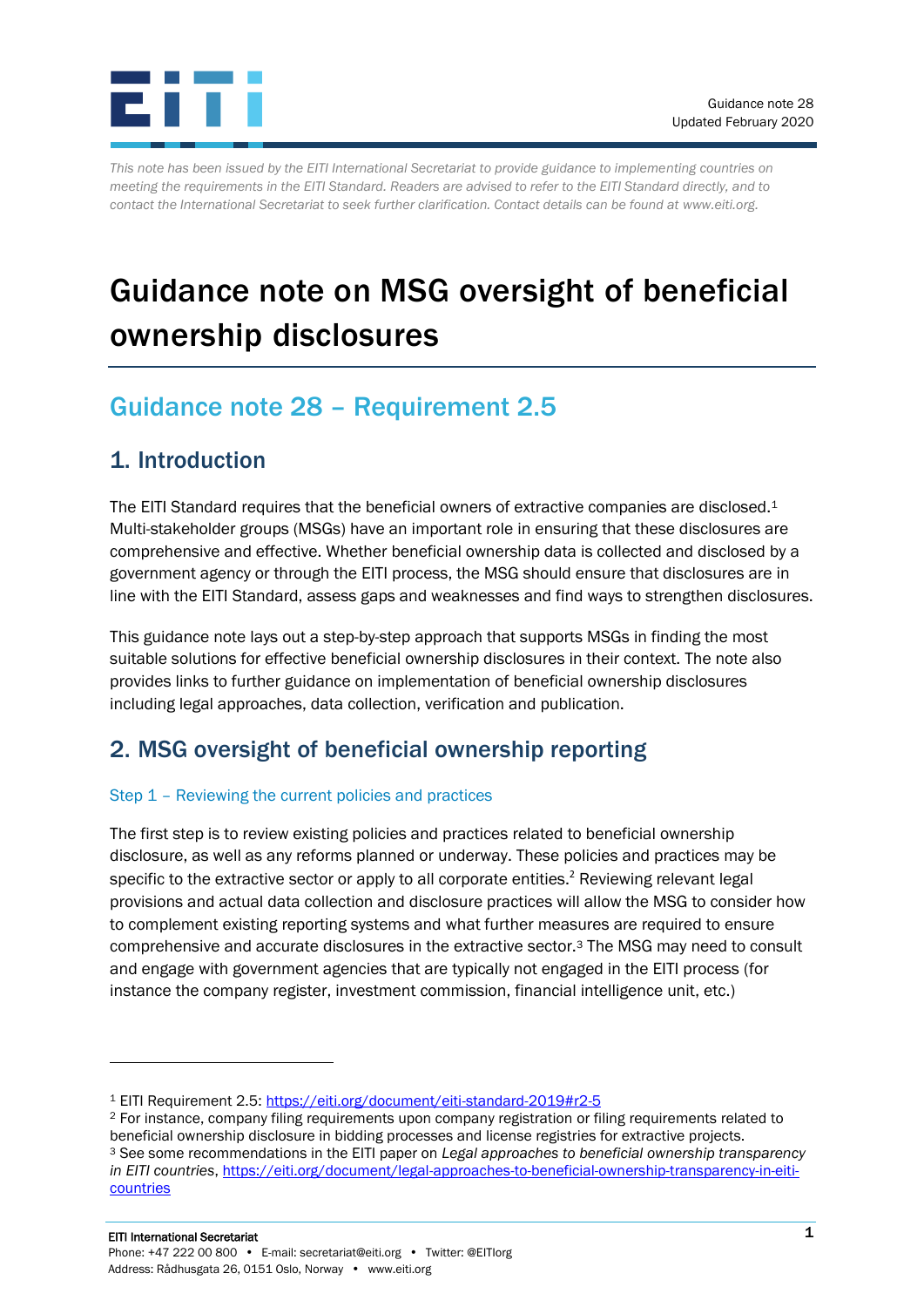It is worth noting that information about the *legal* owners and share of ownership of extractive companies should also be publicly available. A legal owner is the direct shareholder of the company and can be, for example, another corporate entity. A beneficial owner is always a natural person.

The MSG should document its discussions and decisions. The government's policy should also be documented, for example in the EITI Report, unless it is already publicly available elsewhere.

Some questions the MSG may wish to consider as a first step are:

- Which government agencies are collecting and maintaining (or have the capacity to collect and maintain) information on legal and beneficial ownership of companies including those operating in the oil, gas and mining industry?
- What information are companies currently required to report to the government on their legal and beneficial owners when registering in the country?
- What information are companies currently required to report to the government on their legal and beneficial owners when applying for a license?
- How much information on legal and beneficial owners of extractive companies is already publicly accessible through government and company reporting ?
- Are there relevant legal and regulatory reforms planned or underway that may provide opportunities for embedding requirements for beneficial ownership disclosure in national legal instruments?

### Step 2 – Agreeing a definition of "beneficial owner"

The MSG should agree how to define "beneficial owners". Requirement 2.5 specifies that a beneficial owner is the "natural person(s) who directly or indirectly ultimately owns or controls the corporate entity". However, definitions of control and related thresholds vary from country to country.

If relevant laws already include a definition of beneficial owner, the MSG may wish to consider adopting this definition, taking it as a starting point or agreeing whether pre-existing definitions might be inadequate for the purpose of collecting and disclosing beneficial ownership data. International norms, such as those established by the Financial Action Task Force, should also be taken into account when agreeing the definition. The definition should include ownership thresholds, i.e. clearly define what level of ownership or control constitutes a reporting obligation and which indicators are used to identify this.

The MSG should also define who is considered a politically exposed person (PEP) and specify reporting obligations for them. The MSG should review whether national anti-money laundering legislation already includes a definition of PEPs.<sup>4</sup> These discussions and the MSG's decisions should be clearly documented, for example, in MSG meeting minutes or the EITI Report.

<sup>4</sup> For further guidance on PEPs, see

[https://eiti.org/sites/default/files/documents/beneficial\\_ownership\\_and\\_politically\\_exposed\\_persons.pptx](https://eiti.org/sites/default/files/documents/beneficial_ownership_and_politically_exposed_persons.pptx)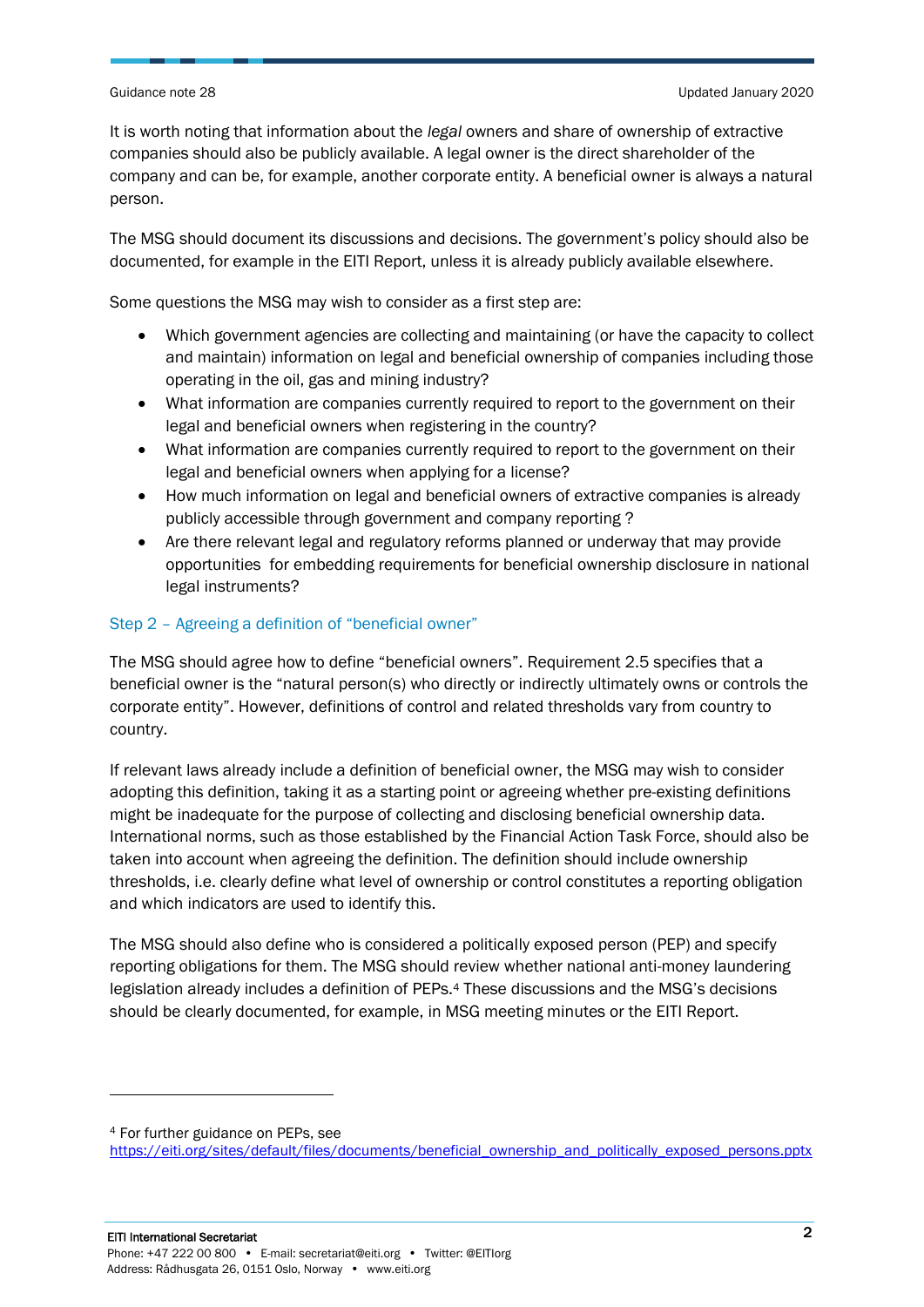The MSG may wish to consult further guidance on agreeing appropriate definitions on beneficial ownership.<sup>5</sup>

#### Step 3 – Designing disclosures and collecting data

#### *3.1 Scoping companies*

Once the MSG has a good understanding of the current situation and upcoming reforms and has agreed on a definition of beneficial owner, it is well positioned to address disclosures.

Before deciding how to collect beneficial ownership information, the MSG should gain an understanding of which companies the requirement applies to. This information can usually be attained from the license register and corporate register. The license register should include all license holders, while the corporate register may include information on whether these are private or publicly listed companies.

The corporate entities that should provide beneficial ownership information are those that apply for or hold a participating interest in an oil, gas or mining exploration or production license or contract. All entities participating in a joint venture are required to disclose their beneficial owners. In essence, the requirement covers all existing and potential license holders. However, publicly listed companies, including their wholly-owned subsidiaries, are only required to disclose the name of the stock exchange and include a link to the stock exchange filings where they are listed.

#### *3.2 Designing disclosures*

The MSG should start by consulting relevant government agencies to find out what kind of data they already collect, to build on existing disclosure systems. The corporate register may already include beneficial ownership information. If the government already collects data about the beneficial owners of extractive companies, the best way forward may be to seek companies' approval for the publication of this data. It is important to ensure that the data truly covers beneficial owners and not only shareholders.

If the data is currently not collected, the MSG may agree that a government agency will request it from companies or task the Independent Administrator to do so. The MSG, together with the national secretariat, could also collect the data itself or seek further information to complement existing disclosures that fall short from the provisions of Requirement 2.5. In agreeing an approach to data collection, the MSG and the responsible government agency should take into consideration the number of companies the requirement applies to. In some countries the requirement only applies to a few companies, while others have thousands of license holders.

Beneficial ownership information could be published, for example, in a corporate register, a license register or a specific beneficial ownership register. The default expectation is for implementing countries to make beneficial ownership data available through routine company

<sup>5</sup> For further guidance on definitions and thresholds, see [https://eiti.org/sites/default/files/documents/beneficial\\_ownership\\_definitions.pptx](https://eiti.org/sites/default/files/documents/beneficial_ownership_definitions.pptx)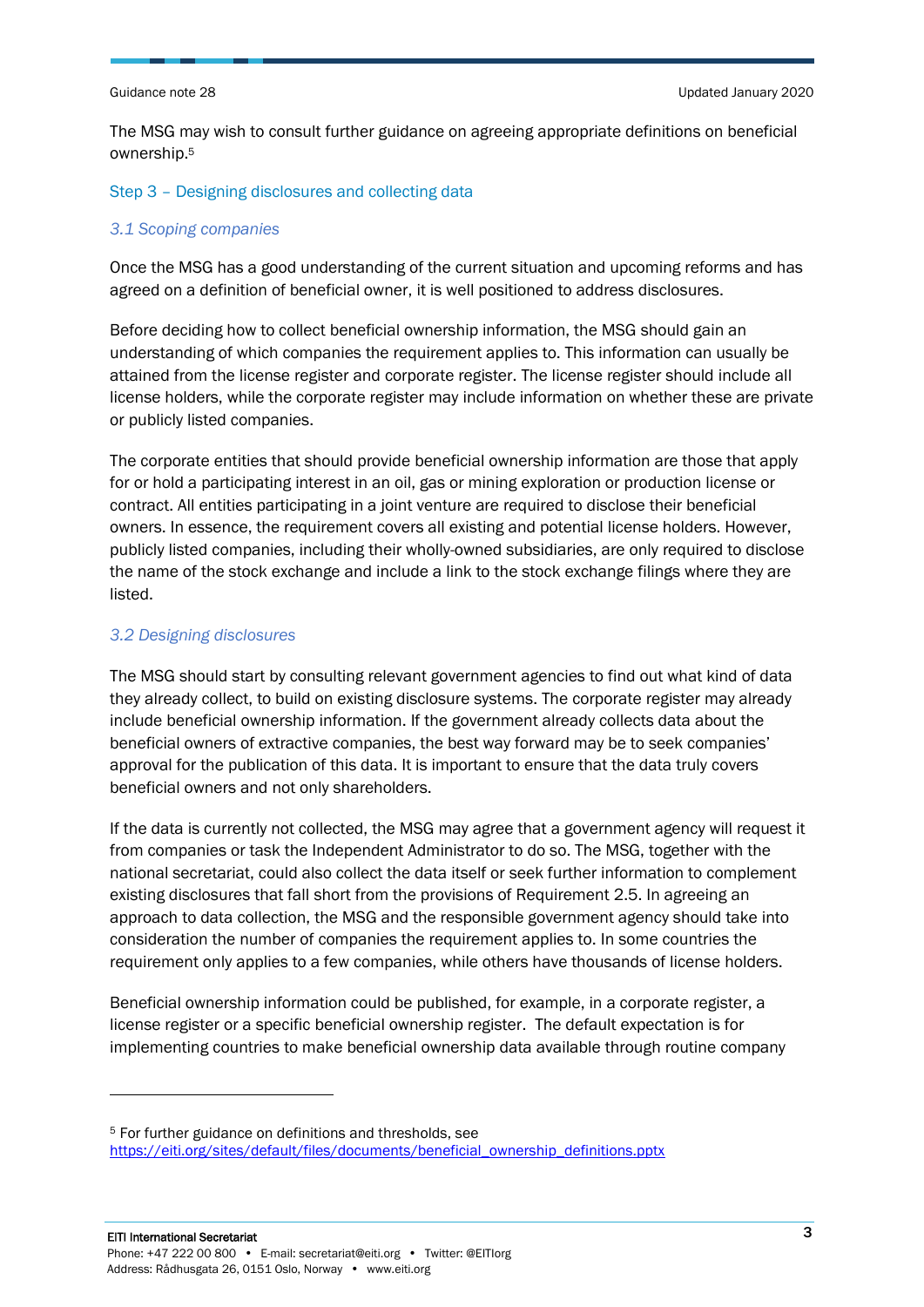and government reporting, while EITI Reports should be used to provide additional context and address any gaps and concerns about data quality. The MSG should collaborate closely with relevant government agencies when designing disclosures to ensure that EITI disclosures complement and encourage the routine collection and disclosure of beneficial ownership information. Information should be published in a format that is accessible, ideally as machinereadable open data.<sup>6</sup> Where there is limited publically accessible information on beneficial ownership or systems are being set up to facilitate disclosures in the future, information could also be published on the local EITI website or an EITI Report.

Regardless of who collects the information and how it is disclosed, it is important that the MSG ensures that companies are requested to provide all the data points listed in Requirement 2.5. These include the name of the beneficial owner, the nationality, the country of residence, identifying any politically exposed persons, the level of ownership and details about how ownership or control is exerted. It is also recommended that the national identity number, date of birth, residential or service address, and means of contact are disclosed.

### *3.3 Ensuring data reliability and comprehensiveness*

The MSG should agree assurances that help ensure the reliability of beneficial ownership data, including the entity responsible for reviewing data submitted by companies. This could include requiring companies to attest the beneficial ownership declaration form through sign-off by a member of the senior management team or senior legal counsel or submit supporting documentation. If beneficial ownership data is already being collected by the government, the MSG should review existing assurance mechanisms and consider whether it deems them adequate. <sup>7</sup> This discussion and the MSG's decision should be documented.

If the MSG administers the collection of beneficial ownership data, it should agree on the template for data collection. A model template is available from the EITI website.<sup>8</sup> If the information is collected by a government agency, the MSG may wish to support the agency by, for example, reviewing data collection procedures, sharing the template for data collection and reaching out to companies.

Further guidance on data collection and a standard suggestion for text on beneficial ownership in the Independent Administrator ToR are available from the EITI website.<sup>9</sup> OpenOwnership has developed a Beneficial Ownership Data Standard that some EITI countries have opted to use for their disclosures.<sup>10</sup>

#### *3.4 Reaching out to companies*

[https://eiti.org/sites/default/files/documents/beneficial\\_ownership\\_data\\_verification.pptx.](https://eiti.org/sites/default/files/documents/beneficial_ownership_data_verification.pptx)

<sup>6</sup> See EITI's Open Data Policy: https://eiti.org/document/eiti-open-data-policy. <sup>7</sup> For further guidance on data verification, see

<sup>8</sup> Model beneficial ownership declaration form: [https://eiti.org/files/documents/draft-model-beneficial](https://eiti.org/files/documents/draft-model-beneficial-ownership-declaration-form.xlsx)[ownership-declaration-form.xlsx.](https://eiti.org/files/documents/draft-model-beneficial-ownership-declaration-form.xlsx)

<sup>9</sup>[https://eiti.org/sites/default/files/documents/2016\\_standard\\_terms\\_of\\_reference\\_for\\_independent\\_ad](https://eiti.org/sites/default/files/documents/2016_standard_terms_of_reference_for_independent_administrators_with_bo.docx) [ministrators\\_with\\_bo.docx](https://eiti.org/sites/default/files/documents/2016_standard_terms_of_reference_for_independent_administrators_with_bo.docx)

<sup>10</sup> OpenOwnership Beneficial Ownership Data Standard: [https://standard.openownership.org/en/v0-2-0/.](https://standard.openownership.org/en/v0-2-0/)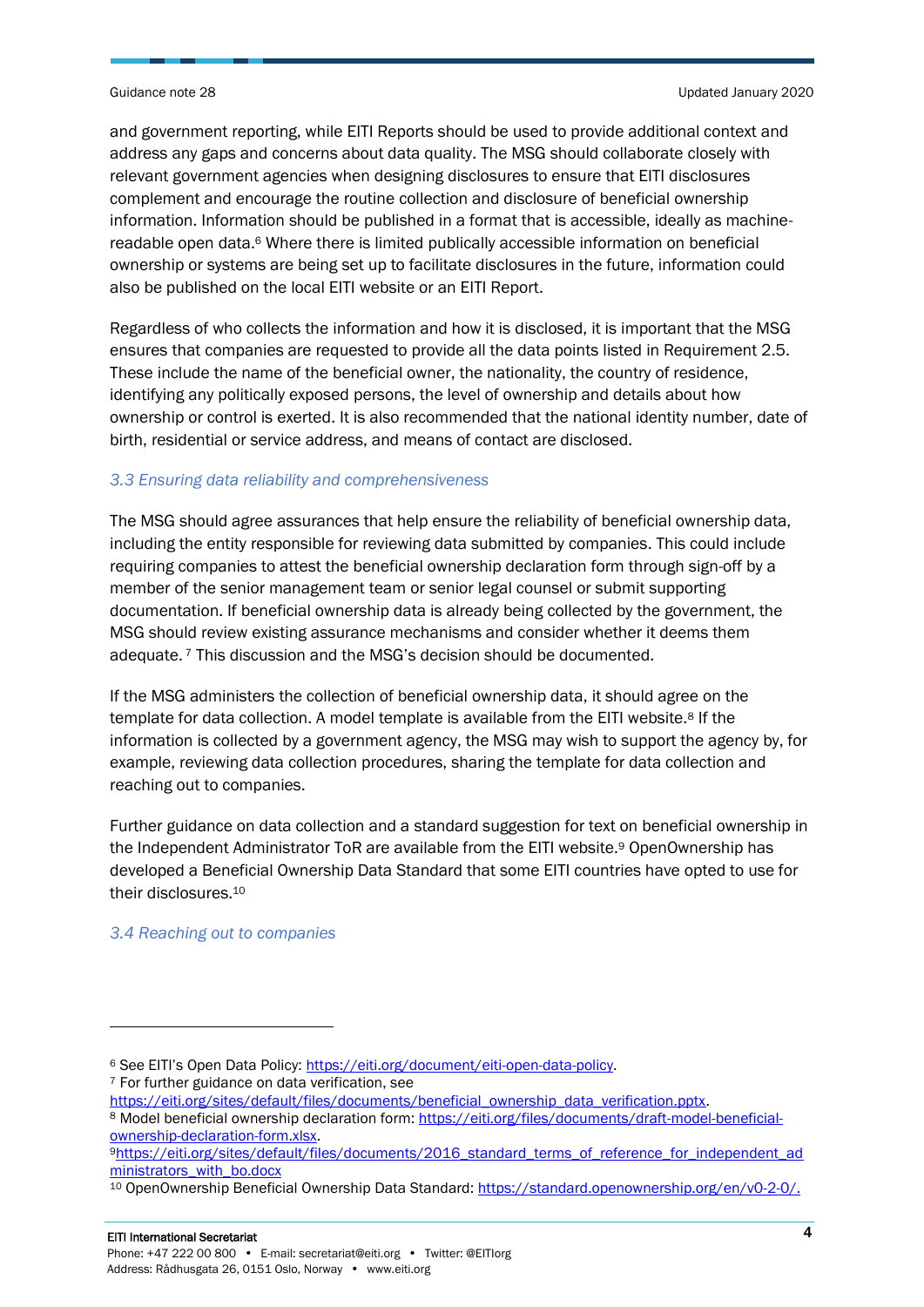Guidance note 28 Updated January 2020

The requirement on beneficial ownership disclosures applies to companies that may not be familiar with EITI reporting. The MSG should ensure that extractive companies are informed about the purpose of beneficial ownership transparency and the disclosure requirements that apply to them. Industry associations can play an important role in this. The MSG may wish to develop instructions for companies on beneficial ownership reporting or support the responsible government agency in this work. To ensure comprehensive disclosures, it is important to agree a mechanism for providing support to companies that face difficulties in reporting the data. Especially in cases where the legal framework does not require beneficial ownership disclosures, the request for information could be accompanied with a letter from a senior government official explaining why this information is being requested from companies and explain the value of disclosing this information.

In countries where Requirement 2.5 is applicable to hundreds or even thousands of companies, the MSG is advised to prioritise its outreach efforts. The MSG could target, for example, companies that hold or apply for licenses for high-value or corruption-prone commodities. Implementing countries are required to request beneficial ownership data from all extractive companies holding or applying for licenses. If contacting each company is not feasible due to the large number of companies, the MSG or the responsible government agency could consider requesting disclosures through mass communication and contact a limited set of companies directly.

### Step 5 – Reviewing the disclosures

Implementing countries are required to disclose any significant gaps or weaknesses in reporting on beneficial ownership information, including naming any entities that failed to submit all or parts of the beneficial ownership information. The MSG plays a key role in this.

The MSG should consider the following questions and document its discussion:

- Have all publicly listed companies, including wholly-owned subsidiaries, disclosed the name of the stock exchange and included a link to the stock exchange filings where they are listed? Do the disclosure requirements of these stock exchanges ensure the availability of beneficial ownership information?
- Have all corporate entities holding or applying for exploration and extraction licenses disclosed beneficial ownership information, including all partners in joint ventures? Has a list of non-reporting companies been disclosed?
- Are the reported beneficial owners natural, physical persons? Have the reporting companies disclosed all their beneficial owners?
- Have all data points agreed by the MSG been disclosed? Do these data points allow for the identification of beneficial owners?
- Are politically exposed persons clearly identified among beneficial owners?
- Is the level of ownership and how control is exercised disclosed? Do the agreed thresholds appear appropriate?
- Do gaps in beneficial ownership information materially affect the comprehensiveness and effectiveness of disclosures?
- Have companies adhered to the assurances agreed by the MSG or the responsible government agency? Do the assurances appear adequate for ensuring the accuracy of beneficial ownership information?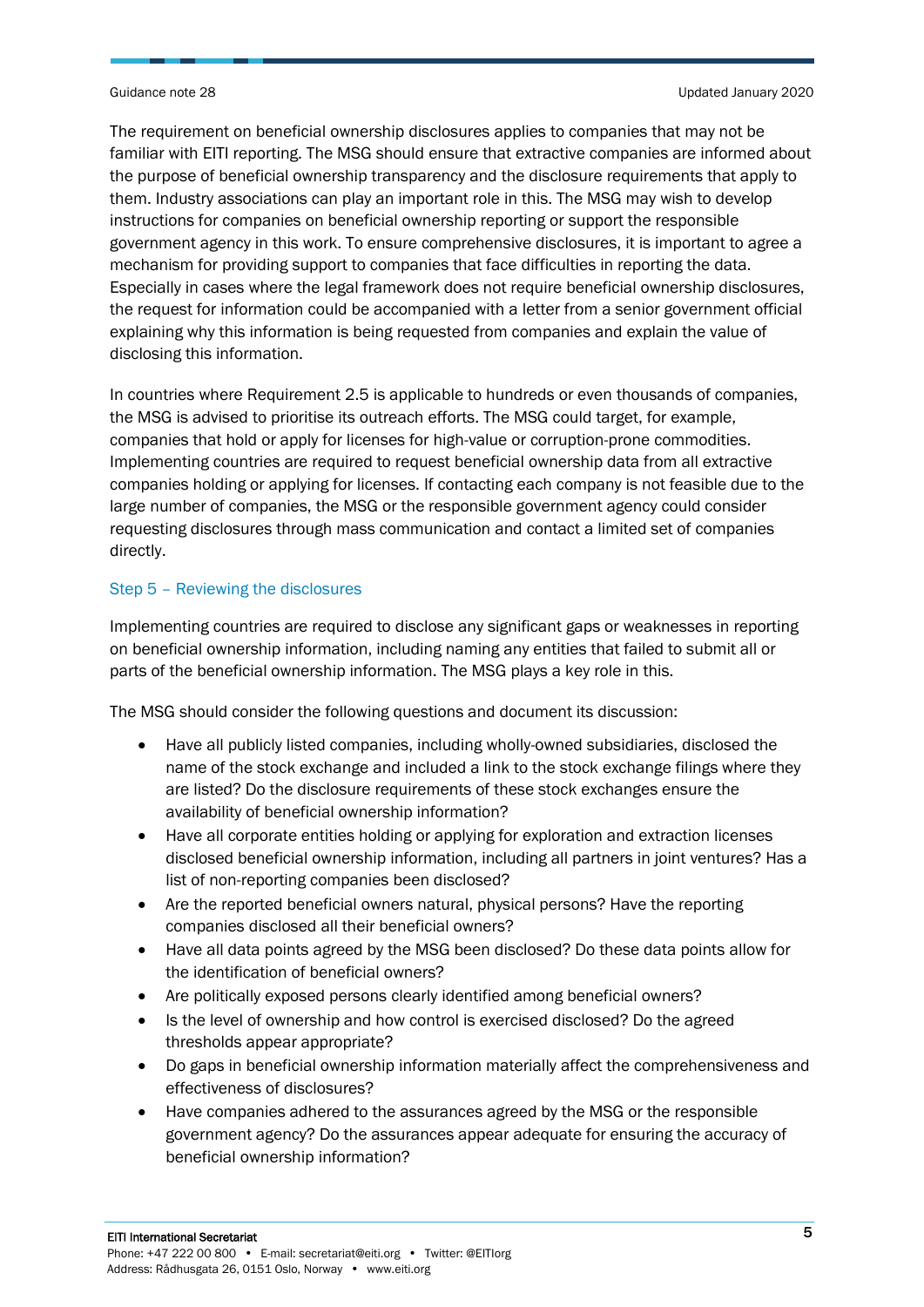- Is the approach to updating beneficial ownership information adequate for ensuring the availability of accurate and timely information? Are changes in beneficial ownership clearly recorded?
- Is beneficial ownership information disclosed in an accessible and usable format? Are there barriers to accessing the data?
- Is comprehensive information about the legal owners and share of ownership of extractive companies publicly available?

The number of extractive companies that are not publicly listed varies hugely across EITI implementing countries. In countries where the number is high, the MSG may wish to consider a risk-based approach to reviewing beneficial ownership disclosures. This helps the MSG assess whether disclosures effectively capture the most relevant corporate entities and guides further efforts to address gaps.

The mapping could be based on, for example, the type of license, the year of award or transfer of the license, the legal owner, the commodity and/or the value of the asset. In some countries, corruption related to a certain commodity may be more common than for others. The process for awarding different types of licenses may vary, with some being awarded in a more transparent and competitive manner than others. If joint ventures are typical within a sector, the MSG may wish to prioritise the comprehensiveness of beneficial ownership disclosures of corporate entities operating in that sector. Companies that are owned by another company in an offshore jurisdiction and have not disclosed a beneficial owner may be of special interest to the MSG.

The MSG can also cross-check beneficial ownership information against other EITI disclosures. The MSG may wish to check, whether all companies that were awarded licenses or participated in a license transfer in the year under review disclosed beneficial ownership information. The same applies if the MSG identifies a company that contributed less than expected as payments to the government. In short, the basis for the risk-based assessment will vary from country to country, and the process will rely on MSG members' expertise in the sector. The MSG may also wish to draw from assessments by international organisations, such as the Financial Action Task Force and the OECD.

The MSG should agree a way forward to address the gaps and weaknesses identified. The MSG could, for example, contact companies to request for further information or assurances, alert the responsible government agencies about gaps and weaknesses and revisit the data collection procedure. It is important that the MSG documents its discussions about gaps and weaknesses, as well as the agreed actions and recommendations to address them.

## 3. Further guidance

The Secretariat has produced guidance covering many of the topics related to beneficial ownership reporting, including on: